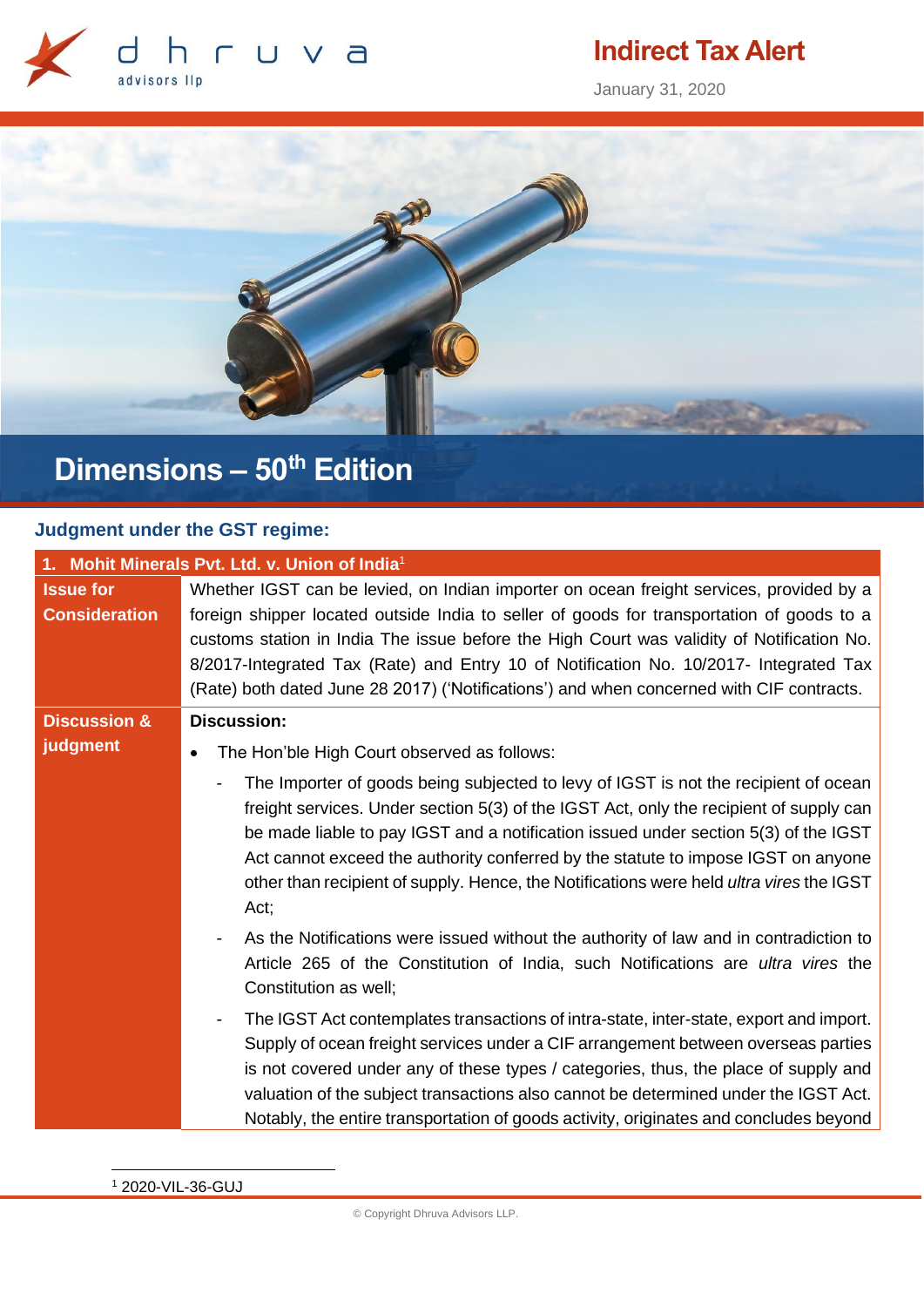

|                                          | the taxable territory of India, resulting in the transactions being completely outside<br>the purview of the IGST Act.                                                                                                                                                                                                                                                                                   |
|------------------------------------------|----------------------------------------------------------------------------------------------------------------------------------------------------------------------------------------------------------------------------------------------------------------------------------------------------------------------------------------------------------------------------------------------------------|
|                                          | In terms of section 2(93) of the CGST Act, the importer cannot be regarded as<br>'recipient of supply' of ocean freight services. Thereby, the importer may not be able<br>to avail the input tax credit, sought to be recovered under the Notifications.<br>Therefore, the Notifications are not in conformity with the object of the GST law i.e.<br>input tax credit shall be eligible at each stage; |
|                                          | The Notifications result in double taxation on the freight amount by considering<br>importer as deemed recipient in India. Double taxable unless expressly provided by<br>the statue is not permissible;                                                                                                                                                                                                 |
|                                          | In the GST regime, the provisions relating to the filing of returns applies where the<br>person is a supplier or recipient of supply. If a person is neither of them, then such<br>provisions do not apply. The supply in the present case is neither an inward nor an<br>outward supply for the Petitioner.                                                                                             |
|                                          | Judgment:                                                                                                                                                                                                                                                                                                                                                                                                |
|                                          | Notification No. 8/2017-Integrated Tax (Rate) and Entry 10 of Notification No. 10/2017-<br>Integrated Tax (Rate) both dated Junes 28, 2017 are ultra vires the IGST Act and thus,<br>IGST cannot be imposed on the Importer of goods in case of CIF contracts.                                                                                                                                           |
| <b>Dhruva</b>                            | This judgment does not apply to FOB transactions.<br>$\bullet$                                                                                                                                                                                                                                                                                                                                           |
| <b>Comments /</b><br><b>Observations</b> | Where the importers have discharged GST on reverse charge basis and such GST is<br>$\bullet$<br>not available as ITC importers may explore the option of filing refund applications of<br>such tax paid.                                                                                                                                                                                                 |
|                                          | The Notifications being declared as <i>ultra vires</i> , the position will apply across India, even<br>to persons who are within jurisdiction of other High Courts, until a contrary view is<br>expressed by any other High Court.                                                                                                                                                                       |
|                                          | Similar judgment was passed by the Gujarat High Court in the case of SAL Steel Ltd. <sup>2</sup><br>whereby the levy of service tax on ocean freight under the reverse charge notification<br>was also held to be <i>ultra vires</i> the Finance Act, 1994.                                                                                                                                              |

### **Judgment under the Pre-GST regime:**

| 2. GE T & D india Limited v. Dy. Comm. of Central Excise, Large Tax Payer Unit, Chennai <sup>3</sup> |                                                                                        |  |
|------------------------------------------------------------------------------------------------------|----------------------------------------------------------------------------------------|--|
| <b>Issue for</b>                                                                                     | Whether notice pay recovery is leviable to service tax?                                |  |
| <b>Consideration</b>                                                                                 |                                                                                        |  |
| <b>Discussion &amp;</b>                                                                              | <b>Discussion:</b>                                                                     |  |
| judgment                                                                                             | The Petitioner had received certain amounts in lieu of notice period from its outgoing |  |
|                                                                                                      | employees (notice pay recovery).                                                       |  |

<sup>2</sup> TS-1244-HC-2019(GUJ)-ST <sup>3</sup> 2020-VIL-39-MAD-ST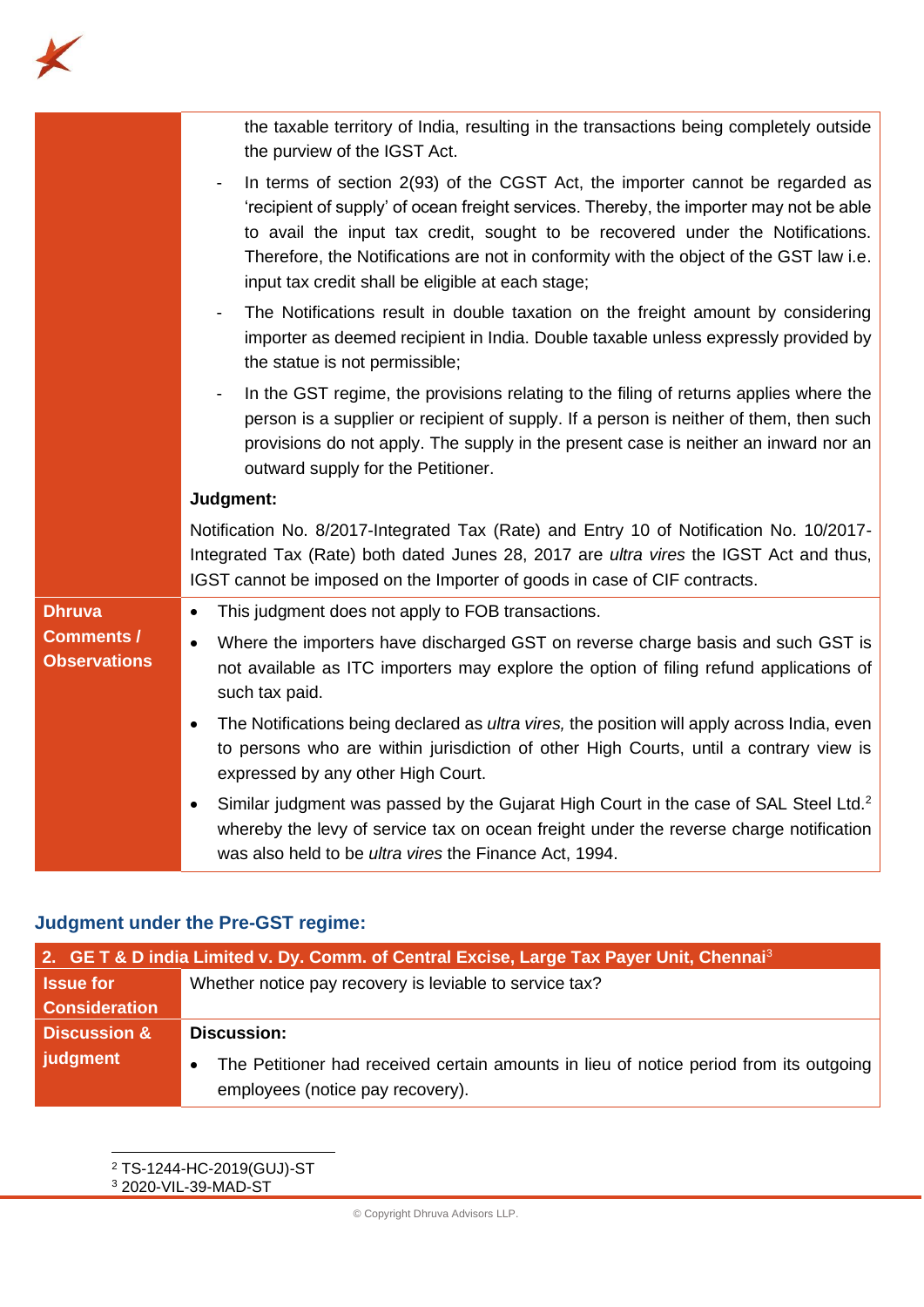

|                             | The department confirmed the demand of service tax on such notice pay recovery on<br>the ground that the Petitioner had tolerated the act of immediate quitting of the employee<br>from service and such an agreement / toleration would result in rendition of taxable<br>service as per section 66(e) of the Finance Act, 1994 (Act) viz. agreeing to the obligation<br>to refrain from an act, or to tolerate an act or a situation, or to do an act.<br>The Petitioner filed a writ petition before the Hon'ble High Court and argued that no<br>٠ |
|-----------------------------|--------------------------------------------------------------------------------------------------------------------------------------------------------------------------------------------------------------------------------------------------------------------------------------------------------------------------------------------------------------------------------------------------------------------------------------------------------------------------------------------------------------------------------------------------------|
|                             | service tax was payable on such amount received.<br>The Hon'ble High Court after taking into account provisions of section 65B(44) and<br>٠<br>section 66(e) of the Act, observed as follows:                                                                                                                                                                                                                                                                                                                                                          |
|                             | Para 2.9.3 of 'Taxation of Services: An Education Guide' states that no service tax<br>is payable when an employee receives any amount from its employer by reason of<br>premature termination of employment. The present transaction is contra to the<br>clarification provided;                                                                                                                                                                                                                                                                      |
|                             | The employer has not facilitated / tolerated any act and has merely facilitated the<br>exit of the employee upon imposition of a cost, for their sudden exit, and section<br>66(e) is not attracted;                                                                                                                                                                                                                                                                                                                                                   |
|                             | A contract though is to be read as a whole, there are situations within a contract that<br>constitute rendition of service such as breach of a stipulation of non-compete;                                                                                                                                                                                                                                                                                                                                                                             |
|                             | Notice pay recovery does not give rise to rendition of service either by the employer<br>or the employee;                                                                                                                                                                                                                                                                                                                                                                                                                                              |
|                             | Judgment:                                                                                                                                                                                                                                                                                                                                                                                                                                                                                                                                              |
|                             | Service tax is not payable on notice pay recovery.<br>٠                                                                                                                                                                                                                                                                                                                                                                                                                                                                                                |
|                             | Plea of availability of alternate remedy of statutory appeal, as raised by the Department,<br>٠<br>was rejected since the matter involved interpretation of statutory provision.                                                                                                                                                                                                                                                                                                                                                                       |
| <b>Dhruva</b><br>Comments / | This is a welcome judgment providing the much-awaited clarification on whether notice<br>٠<br>pay recovery can be regarded as toleration of an act.                                                                                                                                                                                                                                                                                                                                                                                                    |
| <b>Observations</b>         | Recently, the CESTAT, Allahabad has also a passed similar judgment in the case of<br>HCL learning Limited. <sup>4</sup>                                                                                                                                                                                                                                                                                                                                                                                                                                |
|                             | The said judgment should also be equally applicable in the GST regime as the<br>٠<br>provisions remain the same.                                                                                                                                                                                                                                                                                                                                                                                                                                       |
|                             | It needs to be determined whether the said findings can also equally be applied to<br>٠<br>recovery of liquidated damages. Interestingly, the Appellate Authorities <sup>5</sup> and Authorities <sup>6</sup><br>for Advance Rulings under GST have consistently upheld the levy of GST on such<br>charges                                                                                                                                                                                                                                             |

<sup>4</sup> Order no. 71950/2018 dated November 25, 2019

<sup>&</sup>lt;sup>5</sup> Maharashtra State Power Generation Company Ltd. [2018 (17) GSTL 451 (App. AAR GST)]

 $^6$  North American Coal Corporation India Pvt Ltd. [2018 (18) GSTL 525 (AAR – GST)]